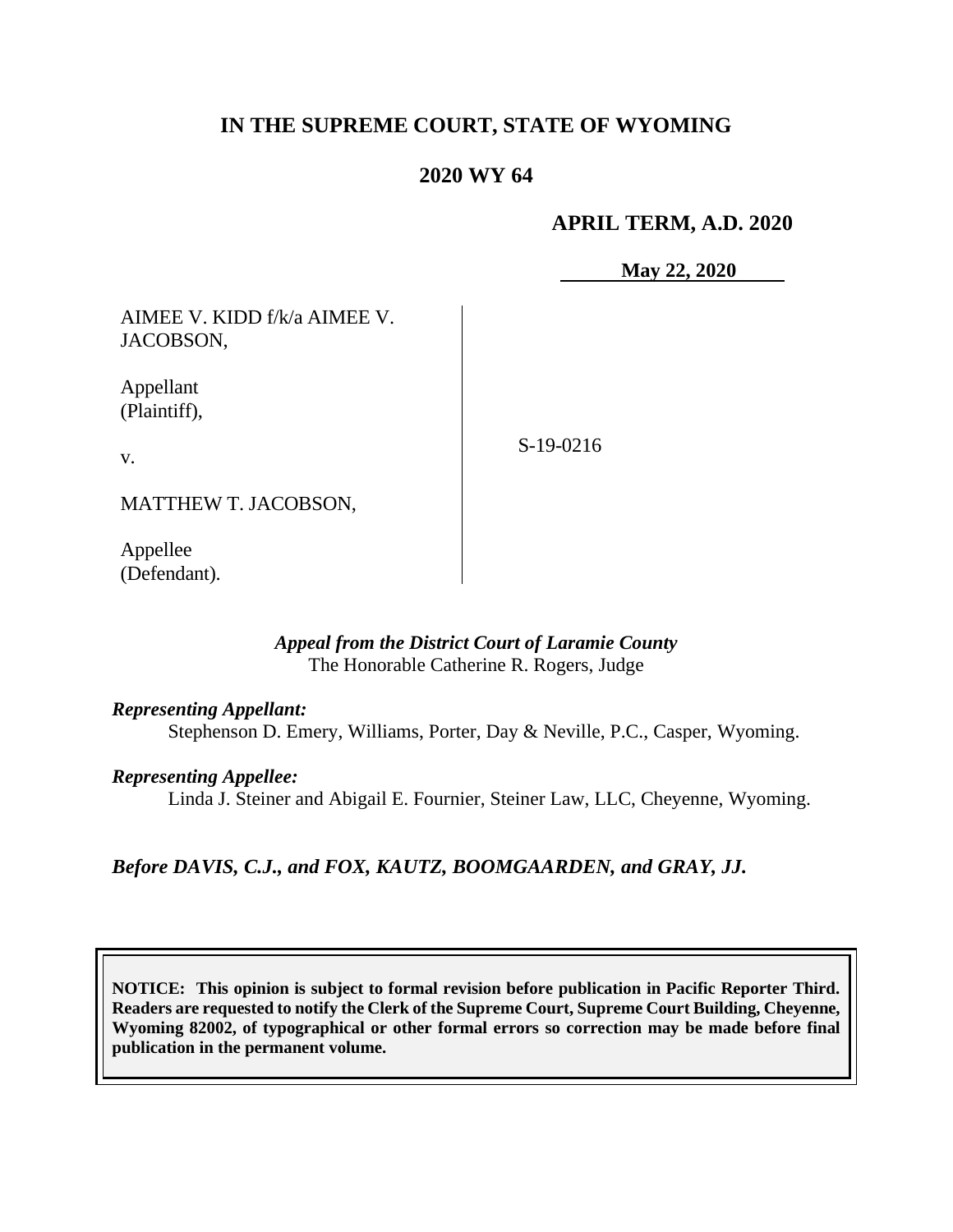## **KAUTZ, Justice.**

[¶1] In *Jacobson v. Kidd,* 2018 WY 108, ¶¶ 6, 32-33, 426 P.3d 813, 814-15, 823-24 (Wyo. 2018), we determined a material change of circumstances had occurred since entry of an order placing primary custody of the parties' children with Aimee V. Kidd (Mother). We remanded for the district court to determine whether a change of custody and/or visitation was in the best interests of the children. *Id.,* ¶ 33, 426 P.3d at 824. The district court awarded primary custody to Matthew T. Jacobson (Father) and granted Mother visitation. Mother claims the district court abused its discretion by prohibiting her from using alcohol during visitation.

[¶2] We affirm.

## **ISSUE**

[¶3] Mother presents the following issue for our review:

Did the [d]istrict [c]ourt abuse its discretion in ordering [Mother] to abstain from consuming *any* alcohol during visitation with the [p]arties' minor children?

# **FACTS**

[¶4] We briefly recite the relevant facts and course of proceedings here. A more detailed rendition of the facts of this case is set out in our prior decision, *Jacobson v. Kidd, supra*.<sup>1</sup>

[¶5] Mother and Father married in 2007 and had two daughters—MJ in 2007 and KJ in 2008. *Jacobson,* ¶ 4, 426 P.3d at 814. The parties divorced in 2009, and the district court awarded primary custody of the children to Mother and visitation to Father. *Id.* The original decree incorporated a supplemental order which prohibited the parties from engaging in "any excessive drinking" or use of illegal substances. In 2011, Father filed a petition to modify custody based, in part, upon Mother's inappropriate use of alcohol. *Id.,*  ¶ 5, 426 P.3d at 814. The parties stipulated to a modified decree in 2012, which maintained

<sup>1</sup> Mother argues we should not consider *Jacobson* in arriving at a decision in this case. We disagree. We routinely refer to decisions from earlier appeals when deciding later cases. *See, e.g.*, *Zupan v. Zupan,* 2016 WY 78, ¶ 3, 377 P.3d 770, 772 (Wyo. 2016) (referring to *Zupan v. Zupan,* 2010 WY 59, 230 P.3d 329 (Wyo. 2010)); *Mad River Boat Trips, Inc. v. Jackson Hole Whitewater, Inc.,* 818 P.2d 1137 (Wyo. 1991) (referring to *Mad River Boat Trips, Inc. v. Jackson Hole Whitewater, Inc.,* 803 P.3d 366 (Wyo. 1990)); *Matter of Adoption of BBC,* 849 P.2d 769, 771 (Wyo. 1993) (referring to *Matter of Adoption of BBC,* 831 P.2d 197 (Wyo. 1992)). Moreover, as we explain in detail below, the visitation order under review in this appeal was entered upon remand of *Jacobson,* so the visitation order was part of the modification action*.*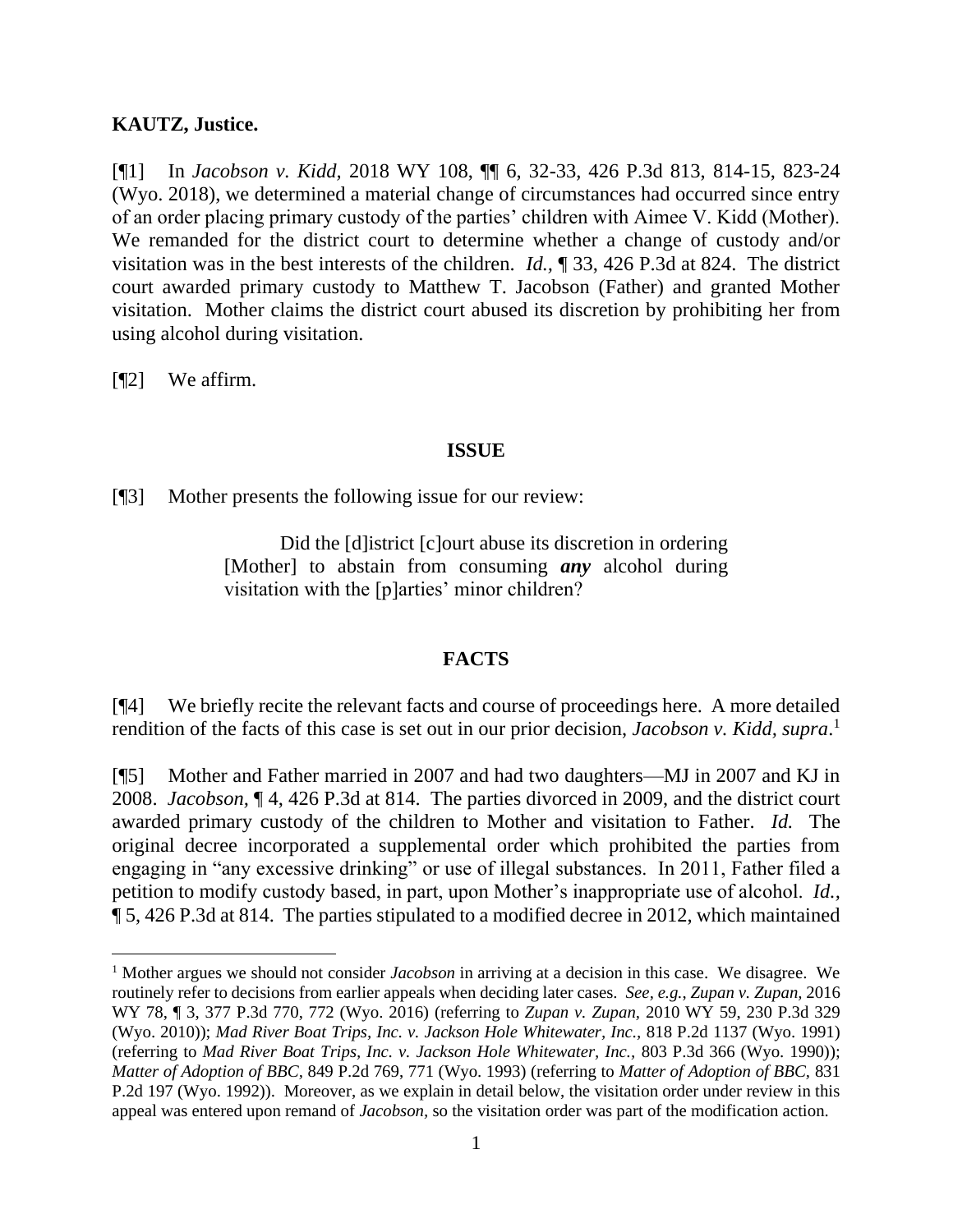primary custody with Mother but increased Father's visitation and required Mother to attend counseling. *Id.,* ¶¶ 6, 22, 426 P.3d at 814-15, 822.

[¶6] On September 29, 2015, Father filed a petition to modify the custody order to award him primary custody of the children. *Id.*,  $\P$  7, 426 P.3d at 815. (This was the petition that led to the custody modification at issue in *Jacobson, supra,* and the visitation order at issue here.) At the hearing on Father's petition in May 2017, evidence was presented showing several instances between 2012 and 2017 of Mother's improper use of alcohol and controlled substances, often resulting in law enforcement involvement. *Id.,* ¶ 8, 426 P.3d 815-17.

- In 2012, Mother was arrested for walking on a highway while intoxicated;
- In 2014, a man told police that Mother arrived intoxicated at his residence and tried to have sex with him;
- In February 2015, police were called to a bar fight in Casper and found Mother intoxicated;
- In September 2015, one of Mother's ex-boyfriends called police to report Mother had been drinking, came to his house unannounced, and tried to get in bed with him. She subsequently pretended to take a bottle of controlled substances in a feigned suicide attempt;
- In January 2016, Mother and a friend "went out drinking" and later had sexual relations at her house. Mother posted on Facebook that she could not remember the night. She subsequently claimed she had been raped;
- In December 2016, police were called to a bar because Mother was involved in an altercation with the alleged rapist.

*Id.,* ¶¶ 8, 26, 426 P.3d at 815-17, 823.

[¶7] The district court denied Father's petition for modification in June 2017, concluding he had failed to establish a material change of circumstances that affected the children. *Id.,*  ¶ 12, 426 P.3d 818-19. Nevertheless, the district court noted Mother's use of alcohol and controlled substances was troubling.

> Since the entry of that June 5, 2012[,] Modified Decree, the evidence produced at trial would lead the [c]ourt to conclude that [Mother] has had numerous run-ins with the law, that she has struggled with her use of prescription drugs, and that she has struggled with appropriate and controlled consumption of alcohol.

*Id.,* ¶ 12, 426 P.3d at 818.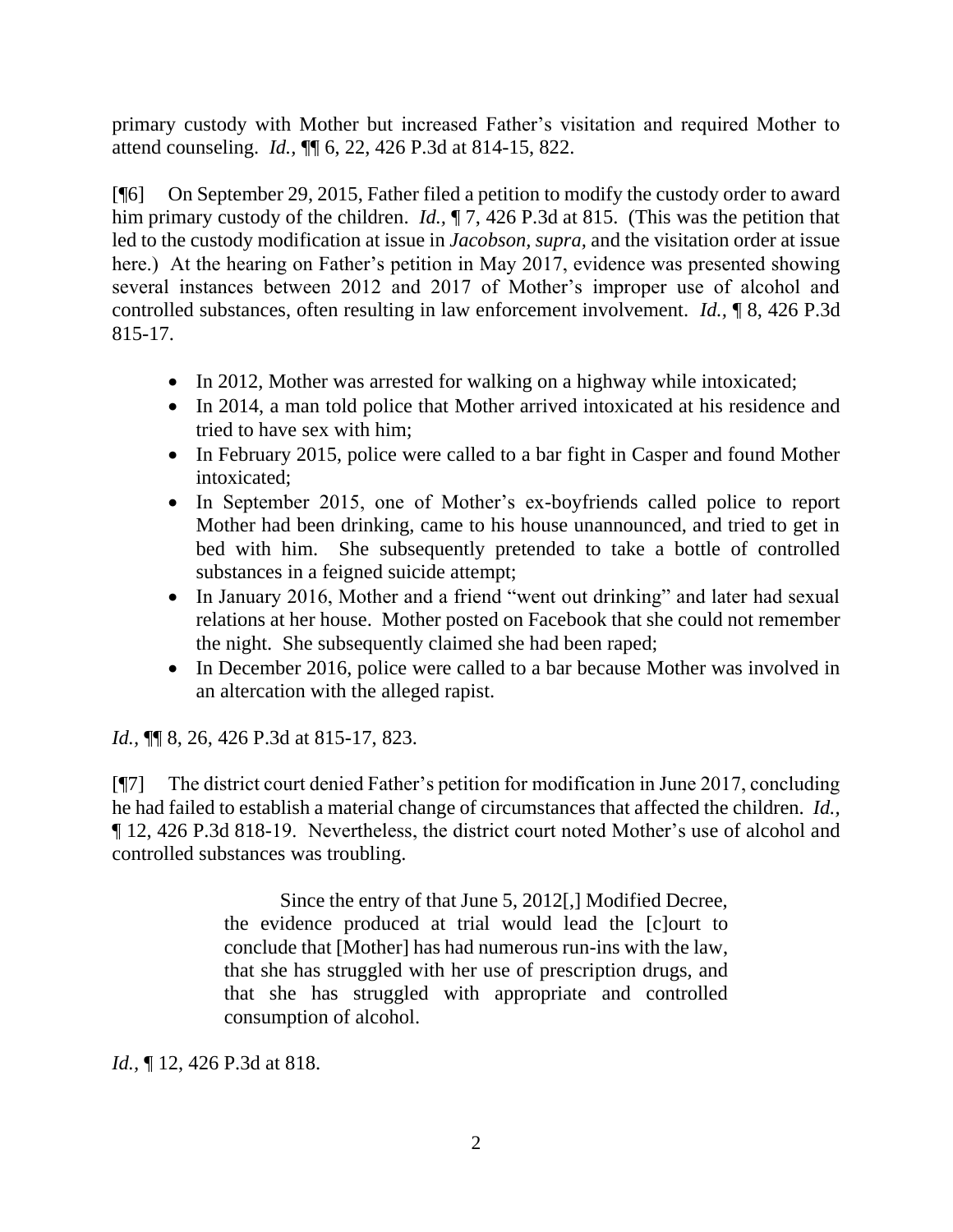[¶8] Father appealed, and we ruled the district court erred by concluding there had not been a material change in circumstances that affected the children. *Id.,* ¶ 32, 426 P.3d at 824. There were many factors relevant to the finding of a material change in circumstances, including Mother's unstable lifestyle, poor decision-making, and inappropriate use of alcohol. *Id.,* ¶¶ 23-32, 426 P.3d at 822-24. With regard to her alcohol use, we stated:

> As the district court recognized, Mother also had . . . problems with alcohol and prescription drugs. Her feigned suicide attempt involved narcotics and she drank to excess on many occasions, some resulting in police involvement. On the day after she was allegedly raped . . . , Mother posted on Facebook that she could not get out of bed or remember the night before. . . . Mother's use of alcohol and drugs obviously is relevant to the children's lives.

*Id.,* ¶ 26, 426 P.3d at 823.

[¶9] We reversed the district court's denial of Father's petition for modification and directed the district court to determine whether modification of the governing custody and visitation order was in the children's best interests. *Id.,* ¶ 33, 426 P.3d at 824. On remand, the district court awarded Father primary custody. However, it apparently did not determine visitation or child support at that time.<sup>2</sup>

[¶10] Around the time the district court awarded him custody, Father filed a motion for order to show cause alleging Mother was in contempt of court for violating various court orders. On March 26, 2019, the district court held an evidentiary hearing to determine visitation, child support, and Father's contempt action. The GAL presented evidence showing Mother had been involved in an incident at a bar in February 2019.

[¶11] The district court announced its decision orally at a hearing on April 25, 2019, and subsequently entered a written order. In general, it granted Mother visitation with the children on alternating weekends during the school year, certain holidays, and alternating weeks during the summer. The court ordered Mother to refrain from using alcohol and to subject herself to chemical testing during the visitation periods. The visitation order stated:

> This [c]ourt, in its original decision[,] and the Wyoming Supreme Court have found that appropriate use of controlled substances and alcohol are problematic in [Mother's] life and the Wyoming Supreme Court specifically found that

<sup>&</sup>lt;sup>2</sup> Neither party designated the order granting Father primary custody as part of the record on appeal. We are, however, able to glean the gist of the custody order from the order granting visitation and statements made by the court, counsel and witnesses at the March 2019 evidentiary hearing and the April 2019 decision hearing.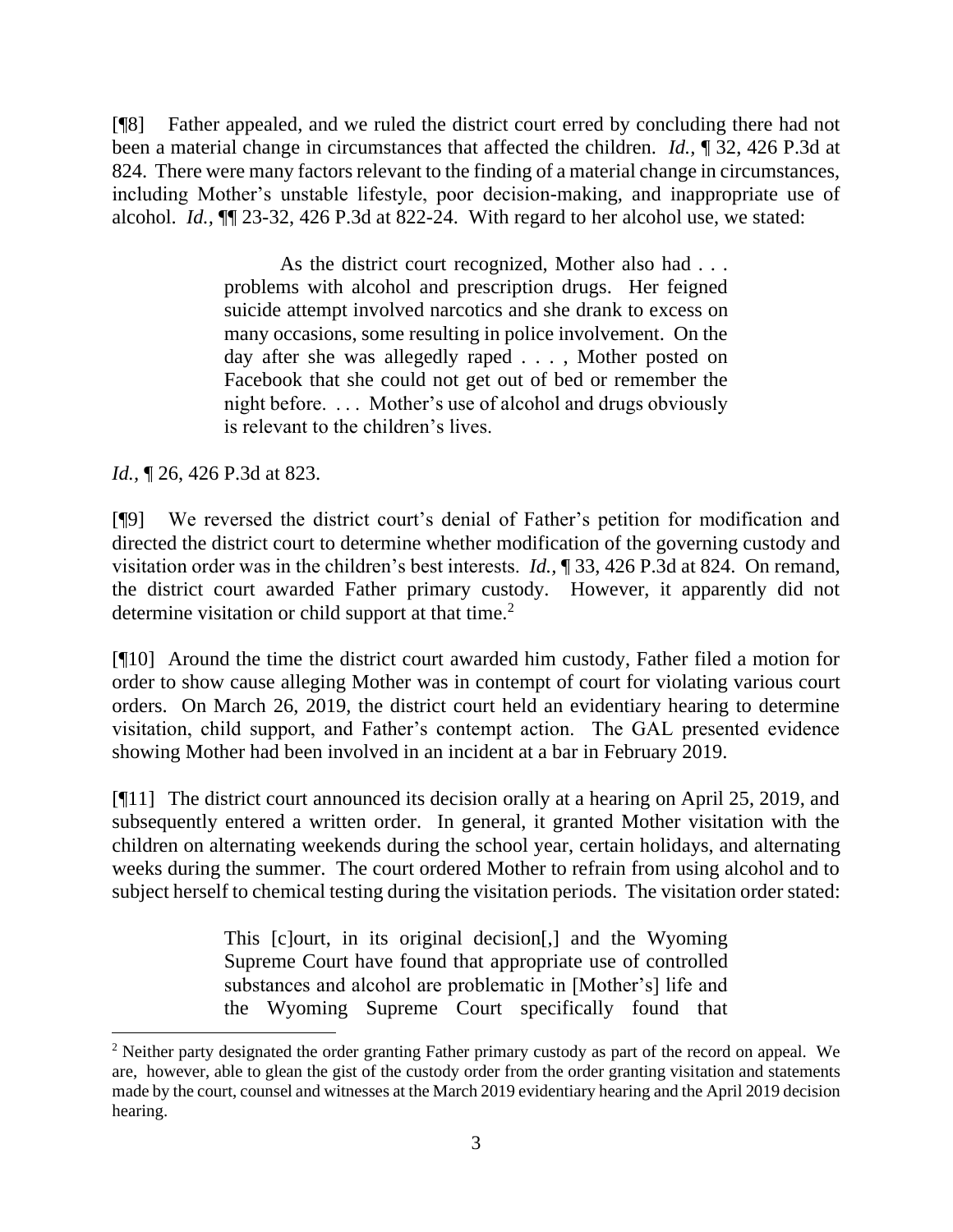[Mother's] use of alcohol and drugs obviously is relevant to the children's lives. There was evidence that [Mother] was once again, at a bar in which people were intoxicated, at which there was fighting, and at which her live-in companion was intoxicated and was arrested. [Mother] is prohibited from using or being under the influence of alcohol or controlled substances while the minor children are in her care and she will submit to chemical testing twice daily . . . while the minor children are in her care. . . .

The district court also ordered Mother to pay child support and found her in contempt of court for several violations of its earlier orders.

[¶12] Mother appealed, claiming the district court erred by ordering her to refrain from using alcohol during visitation. She does not challenge other aspects of the visitation order, the contempt order, or the child support order.

## **STANDARD OF REVIEW**

[¶13] We review the district court's visitation order for an abuse of discretion.

Custody, visitation, child support, and alimony are all committed to the sound discretion of the district court. *[Scherer](http://www.westlaw.com/Link/Document/FullText?findType=Y&serNum=1997044366&pubNum=661&originatingDoc=Ibb38f6dd9b4811e3a659df62eba144e8&refType=RP&fi=co_pp_sp_661_253&originationContext=document&vr=3.0&rs=cblt1.0&transitionType=DocumentItem&contextData=(sc.Search)#co_pp_sp_661_253)  v. Scherer,* [931 P.2d 251, 253–54 \(Wyo.1997\);](http://www.westlaw.com/Link/Document/FullText?findType=Y&serNum=1997044366&pubNum=661&originatingDoc=Ibb38f6dd9b4811e3a659df62eba144e8&refType=RP&fi=co_pp_sp_661_253&originationContext=document&vr=3.0&rs=cblt1.0&transitionType=DocumentItem&contextData=(sc.Search)#co_pp_sp_661_253) *[Triggs v.](http://www.westlaw.com/Link/Document/FullText?findType=Y&serNum=1996145487&pubNum=661&originatingDoc=Ibb38f6dd9b4811e3a659df62eba144e8&refType=RP&fi=co_pp_sp_661_657&originationContext=document&vr=3.0&rs=cblt1.0&transitionType=DocumentItem&contextData=(sc.Search)#co_pp_sp_661_657)  Triggs,* [920 P.2d 653, 657 \(Wyo.1996\).](http://www.westlaw.com/Link/Document/FullText?findType=Y&serNum=1996145487&pubNum=661&originatingDoc=Ibb38f6dd9b4811e3a659df62eba144e8&refType=RP&fi=co_pp_sp_661_657&originationContext=document&vr=3.0&rs=cblt1.0&transitionType=DocumentItem&contextData=(sc.Search)#co_pp_sp_661_657) . . . We do not overturn the decision of the trial court unless we are persuaded of an abuse of discretion or the presence of a violation of some legal principle.

A court does not abuse its discretion unless it acts in a manner which exceeds the bounds of reason under the circumstances. *Pinther v. Pinther,* [888 P.2d 1250, 1252 \(Wyo.1995\).](http://www.westlaw.com/Link/Document/FullText?findType=Y&serNum=1995028925&pubNum=661&originatingDoc=Ibb38f6dd9b4811e3a659df62eba144e8&refType=RP&fi=co_pp_sp_661_1252&originationContext=document&vr=3.0&rs=cblt1.0&transitionType=DocumentItem&contextData=(sc.Search)#co_pp_sp_661_1252) Our review entails evaluation of the sufficiency of the evidence to support the district court's decision, and we afford the prevailing party every favorable inference while omitting any consideration of evidence presented by the unsuccessful party. *Triggs,* [920 P.2d at 657;](http://www.westlaw.com/Link/Document/FullText?findType=Y&serNum=1996145487&pubNum=661&originatingDoc=Ibb38f6dd9b4811e3a659df62eba144e8&refType=RP&fi=co_pp_sp_661_657&originationContext=document&vr=3.0&rs=cblt1.0&transitionType=DocumentItem&contextData=(sc.Search)#co_pp_sp_661_657) *[Cranston v. Cranston,](http://www.westlaw.com/Link/Document/FullText?findType=Y&serNum=1994171490&pubNum=661&originatingDoc=Ibb38f6dd9b4811e3a659df62eba144e8&refType=RP&fi=co_pp_sp_661_351&originationContext=document&vr=3.0&rs=cblt1.0&transitionType=DocumentItem&contextData=(sc.Search)#co_pp_sp_661_351)* 879 P.2d 345, [351 \(Wyo.1994\).](http://www.westlaw.com/Link/Document/FullText?findType=Y&serNum=1994171490&pubNum=661&originatingDoc=Ibb38f6dd9b4811e3a659df62eba144e8&refType=RP&fi=co_pp_sp_661_351&originationContext=document&vr=3.0&rs=cblt1.0&transitionType=DocumentItem&contextData=(sc.Search)#co_pp_sp_661_351) Findings of fact not supported by the evidence, contrary to the evidence, or against the great weight of the evidence cannot be sustained. *[Jones v. Jones,](http://www.westlaw.com/Link/Document/FullText?findType=Y&serNum=1993157101&pubNum=661&originatingDoc=Ibb38f6dd9b4811e3a659df62eba144e8&refType=RP&fi=co_pp_sp_661_291&originationContext=document&vr=3.0&rs=cblt1.0&transitionType=DocumentItem&contextData=(sc.Search)#co_pp_sp_661_291)* 858 P.2d [289, 291 \(Wyo.1993\).](http://www.westlaw.com/Link/Document/FullText?findType=Y&serNum=1993157101&pubNum=661&originatingDoc=Ibb38f6dd9b4811e3a659df62eba144e8&refType=RP&fi=co_pp_sp_661_291&originationContext=document&vr=3.0&rs=cblt1.0&transitionType=DocumentItem&contextData=(sc.Search)#co_pp_sp_661_291) Similarly, an abuse of discretion is present "'when a material factor deserving significant weight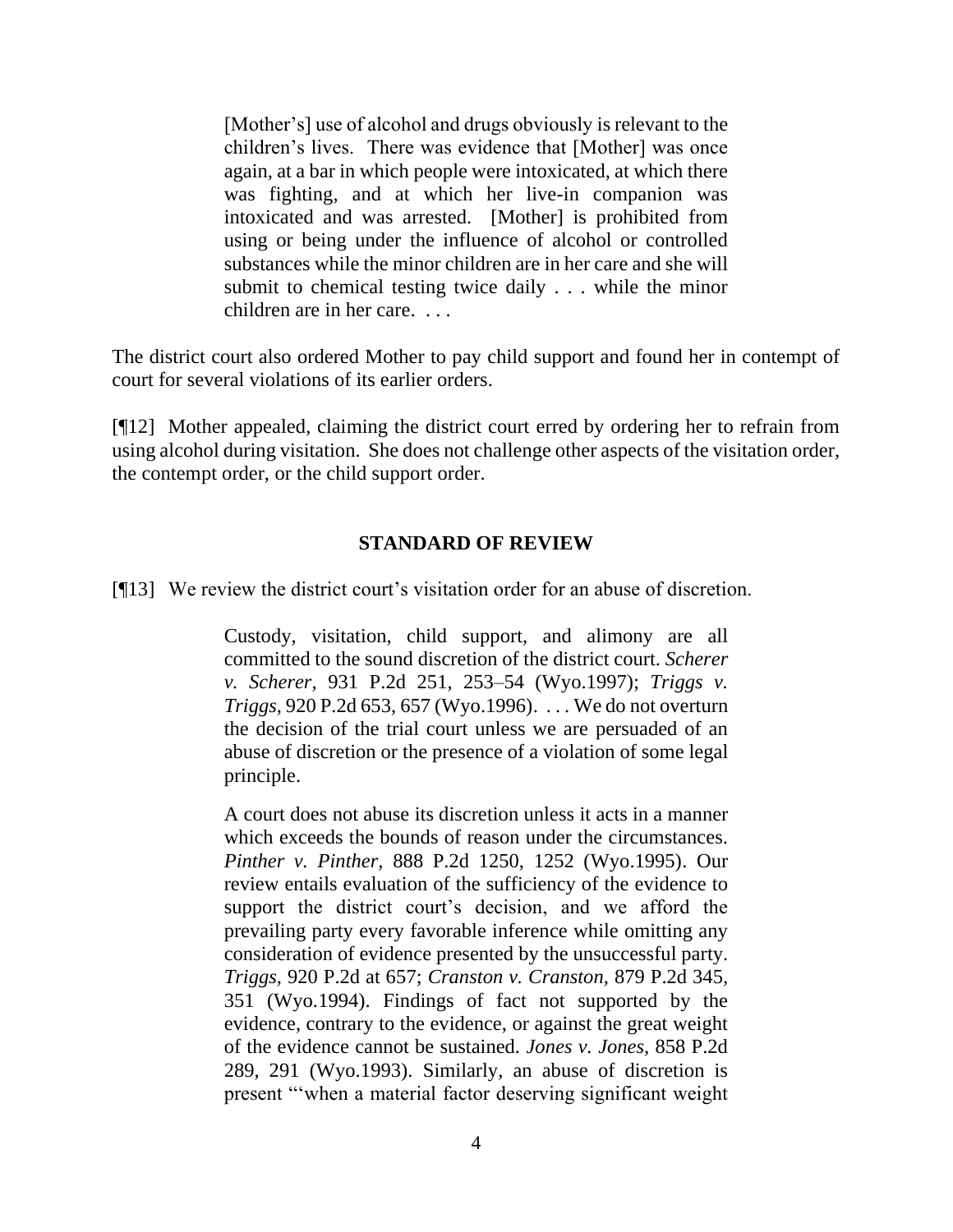is ignored.'" *Triggs,* [920 P.2d at 657](http://www.westlaw.com/Link/Document/FullText?findType=Y&serNum=1996145487&pubNum=661&originatingDoc=Ibb38f6dd9b4811e3a659df62eba144e8&refType=RP&fi=co_pp_sp_661_657&originationContext=document&vr=3.0&rs=cblt1.0&transitionType=DocumentItem&contextData=(sc.Search)#co_pp_sp_661_657) (quoting *[Vanasse v.](http://www.westlaw.com/Link/Document/FullText?findType=Y&serNum=1993057420&pubNum=661&originatingDoc=Ibb38f6dd9b4811e3a659df62eba144e8&refType=RP&fi=co_pp_sp_661_996&originationContext=document&vr=3.0&rs=cblt1.0&transitionType=DocumentItem&contextData=(sc.Search)#co_pp_sp_661_996)  Ramsay,* [847 P.2d 993, 996 \(Wyo.1993\)\)](http://www.westlaw.com/Link/Document/FullText?findType=Y&serNum=1993057420&pubNum=661&originatingDoc=Ibb38f6dd9b4811e3a659df62eba144e8&refType=RP&fi=co_pp_sp_661_996&originationContext=document&vr=3.0&rs=cblt1.0&transitionType=DocumentItem&contextData=(sc.Search)#co_pp_sp_661_996).

*Stevens v. Stevens,* 2014 WY 23, ¶ 8, 318 P.3d 802, 805-06 (Wyo. 2014) (quoting *[Bingham v. Bingham,](http://www.westlaw.com/Link/Document/FullText?findType=Y&serNum=2013188468&pubNum=4645&originatingDoc=Ibb38f6dd9b4811e3a659df62eba144e8&refType=RP&fi=co_pp_sp_4645_17&originationContext=document&vr=3.0&rs=cblt1.0&transitionType=DocumentItem&contextData=(sc.Search)#co_pp_sp_4645_17)* 2007 WY 145, ¶ [10, 167 P.3d 14, 17–18 \(Wyo. 2007\)\)](http://www.westlaw.com/Link/Document/FullText?findType=Y&serNum=2013188468&pubNum=4645&originatingDoc=Ibb38f6dd9b4811e3a659df62eba144e8&refType=RP&fi=co_pp_sp_4645_17&originationContext=document&vr=3.0&rs=cblt1.0&transitionType=DocumentItem&contextData=(sc.Search)#co_pp_sp_4645_17).

*Meehan-Greer v. Greer,* 2018 WY 39, ¶ 14, 415 P.3d 274, 278-79 (Wyo. 2018) (some citations and quotation marks omitted).

# **DISCUSSION**

[¶14] We employ a two-step analysis in determining a request for a change in custody or visitation. *Jensen v. Milatzo-Jensen,* 2013 WY 27, ¶ 8, 297 P.3d 768, 772 (Wyo. 2013) (citing *In re TLJ,* [2006 WY 28, ¶ 8, 129 P.3d 874, 876 \(Wyo. 2006\)\)](https://1.next.westlaw.com/Link/Document/FullText?findType=Y&serNum=2008682487&pubNum=0004645&originatingDoc=I9bf0c24e874b11e2a531ef6793d44951&refType=RP&fi=co_pp_sp_4645_876&originationContext=document&transitionType=DocumentItem&contextData=(sc.UserEnteredCitation)#co_pp_sp_4645_876). The first step requires a showing of a material change in circumstances since the most recent custody and/or visitation order. *Id.*; *Meehan-Greer,* ¶ 17, 415 P.3d 279-80. Once that is shown, the court determines whether a change of custody and/or visitation is in the children's best interests. *Jensen,* ¶ 8, 297 P.3d at 772; *Meehan-Greer,* ¶ 25, 415 P.3d at 281.

[¶15] In *Jacobson, ¶*¶ 32-33, 426 P.3d at 824, we ruled there was a material change in circumstances and "direct[ed] the district court to determine whether modification of the governing custody and visitation order [was] in the [children's] best interests." The district court changed custody of the children; therefore, it needed to determine what visitation plan for Mother was in the children's best interests. Wyo. Stat. Ann. § 20-2-202(a)(i) (LexisNexis 2019) ("The court may order visitation it deems in the best interests of each child and the court shall [o]rder visitation in enough detail to promote understanding and compliance[.]"). *See also, Johnson v. Clifford,* 2018 WY 59, ¶¶ 25-27, 418 P.3d 819, 827- 28 (Wyo. 2018) (recognizing a change from joint custody to primary custody in one parent justified an order granting visitation to the other parent); *DJG v. MAP,* 883 P.2d 946, 947- 48 (Wyo. 1994) (change in custody and visitation).

[¶16] Wyo. Stat. Ann. § 20-2-201(a) (LexisNexis 2019) governs the best interests analysis:

> In determining the best interests of the child, the court shall consider, but is not limited to, the following factors:

> (i) The quality of the relationship each child has with each parent;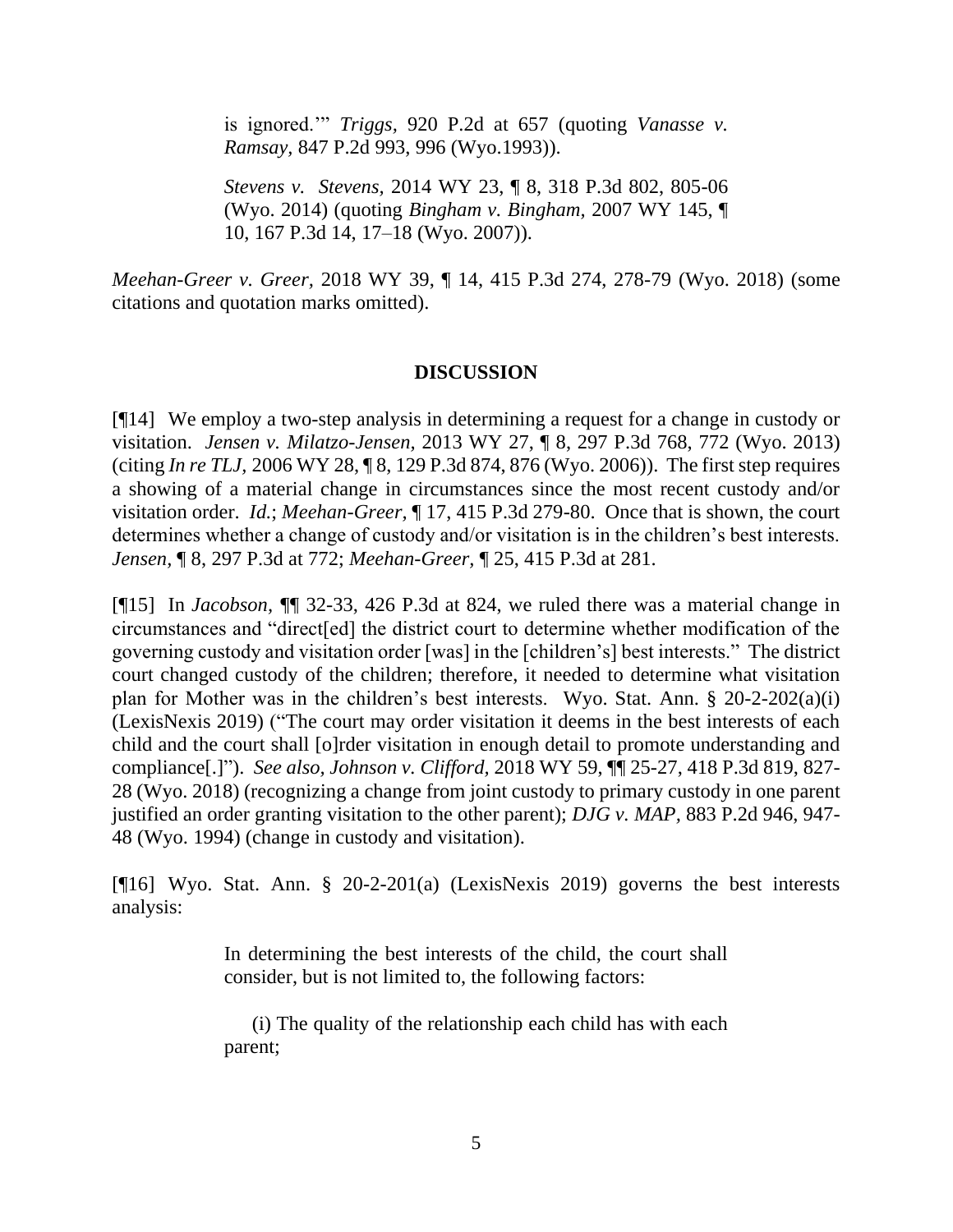(ii) The ability of each parent to provide adequate care for each child throughout each period of responsibility, including arranging for each child's care by others as needed;

(iii) The relative competency and fitness of each parent;

(iv) Each parent's willingness to accept all responsibilities of parenting, including a willingness to accept care for each child at specified times and to relinquish care to the other parent at specified times;

(v) How the parents and each child can best maintain and strengthen a relationship with each other;

(vi) How the parents and each child interact and communicate with each other and how such interaction and communication may be improved;

(vii) The ability and willingness of each parent to allow the other to provide care without intrusion, respect the other parent's rights and responsibilities, including the right to privacy;

(viii) Geographic distance between the parents' residences;

(ix) The current physical and mental ability of each parent to care for each child;

(x) Any other factors the court deems necessary and relevant.

#### *Id.*

[¶17] Mother does not challenge the amount or times of visitation. She contests only the provision prohibiting her from consuming any alcohol during visitation with the children. Mother claims the evidence presented at the March 2019 evidentiary hearing was insufficient to justify that condition.

[¶18] We noted in *Womack v. Swan,* 2018 WY 27, ¶ 34, 413 P.3d 127, 139 (Wyo. 2018), that a parent's alcohol use implicates  $\S$  20-2-201(a)(iii) (the relative competency and fitness of the parent) and (a)(ix) (the mental ability of the parent to care for the children). Consequently, courts routinely limit parents' use of alcohol while they are with their children. *See, e.g., Womack*, ¶ 7, 413 P.3d at 132 (ordering the mother "not to consume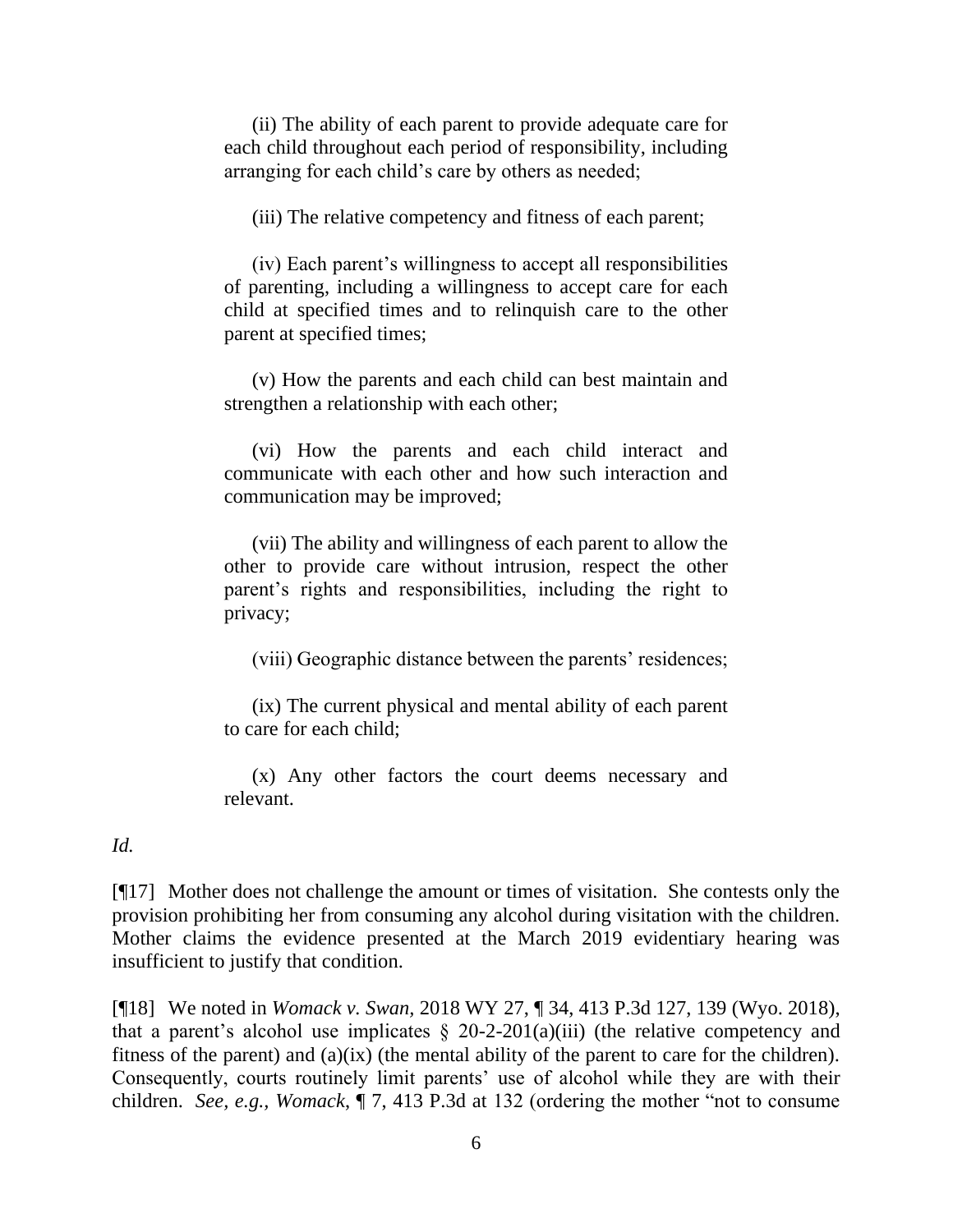any alcohol when the children [were] in her custody"); *Levene v. Levene,* 2014 WY 161, ¶ 7, 340 P.3d 270, 272 (Wyo. 2014) (conditioning the mother's unsupervised visitation with the children upon her maintaining sobriety); *Inman v. Williams,* 2008 WY 81, ¶ 7, 187 P.3d 868, 873 (Wyo. 2008) (prohibiting the parents from using alcohol around the children).

[¶19] Mother asserts the only evidence the district court could properly consider regarding her alcohol use was that presented at the March 2019 evidentiary hearing. She fails to recognize the visitation order was entered on remand of the custody modification order which was prompted by Father's 2015 petition. The most recent custody and visitation order prior to that petition was the 2012 order. Thus, all of the evidence of Mother's behavior after the 2012 order was fairly considered by the district court in making its visitation determination, including that presented at the 2017 and 2019 hearings.

[¶20] The district court stated at the April 25, 2019, decision hearing:

Finally, as it concerns restrictions and controls on [Mother] in connection with the visitations, specifically as it concerns alcohol and controlled substances, the guardian ad litem asked this [c]ourt to order that [Mother] be prohibited from use of controlled substances and alcohol while the [children] are in her care and that she be monitored for such. And I think it's incumbent on the [c]ourt to observe that the evidence at the March 26[, 2019,] hearing regarding [Mother's] use of alcohol was what I will call scant. There was limited testimony about one incident on February 16<sup>th</sup>, 2019, at a bar in Mills, and there was no additional evidence presented at the March 26, 2019[,] evidentiary hearing concerning [Mother's] use of controlled substances. However, both this [c]ourt in . . . its original decision and the Wyoming Supreme Court have found that use of controlled substances and alcohol [is] problematic in [Mother's] life and the Wyoming Supreme Court specifically found that [M]other's use of alcohol and drugs obviously is relevant to the children's lives.

This conclusion and the facts that led to that conclusion as well as the additional evidence that [Mother] was once again, at a bar in which people were intoxicated, at which there was fighting, and at which her live-in companion was intoxicated and was arrested does leave the [c]ourt to conclude that the guardian ad litem's recommendations in this regard are well taken.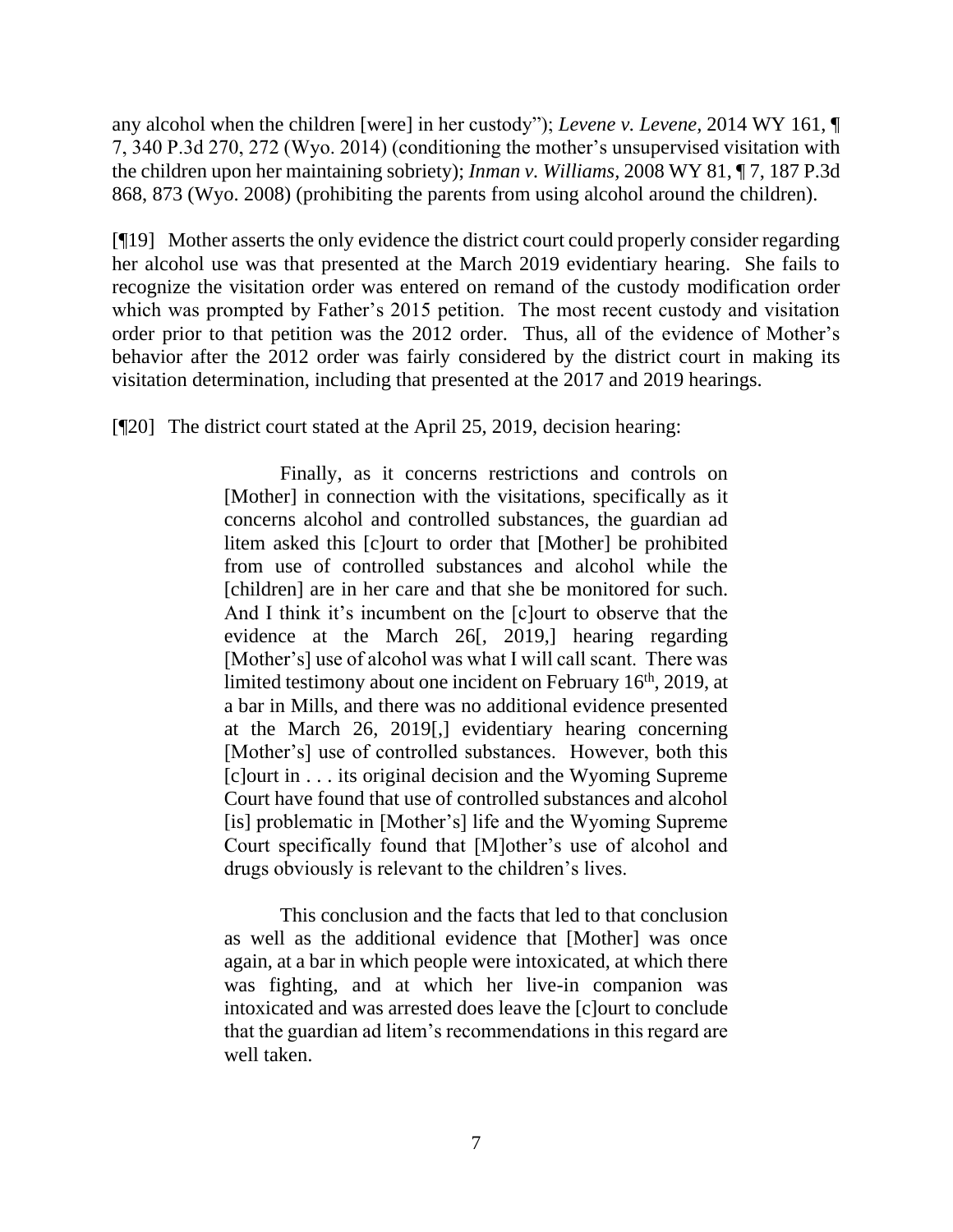[Mother] will be prohibited from using or being under the influence of alcohol or controlled substances while the minor children are in her care and she will submit to chemical testing twice daily, . . . while the minor children are in her care.

In addition, [Mother] . . . shall not allow the children to be around anyone who is using, in possession of, or under the influence of alcohol or controlled substances while the children are in her care and custody.

[¶21] The evidence presented at the 2017 and 2019 hearings supports the district court's determination. As we described above, the evidence at the 2017 evidentiary hearing showed Mother has had significant problems with alcohol for years. The evidence at the 2019 hearing showed she engaged in behavior similar to that described in *Jacobson* just one month prior to the hearing. The GAL questioned Mother about the February 2019 incident:

> Q. . . . On the night of February 16, 2019, were you at the Baja Beach Club also known as Stagger's Bar?

> > A. Very, very, very briefly.

Q. At approximately 11:00, you were there with George Michael Karaouni [her live-in companion], Brett Erickson, and Benjamin Ledford?

A. No.

. . .

Q. Were any of those people there that day?

A. Mike was there with his, um, I guess they were friends at the time, but they're not anymore, yeah, they were feeding him shots. They were getting pretty rowdy. I left and Cameron came and picked me up and I went home.

Q. Were you asked to leave the bar?

A. No, they were, I didn't (sic).

Q. Did you and Mr. Karaouni get into a fight?

A. No.